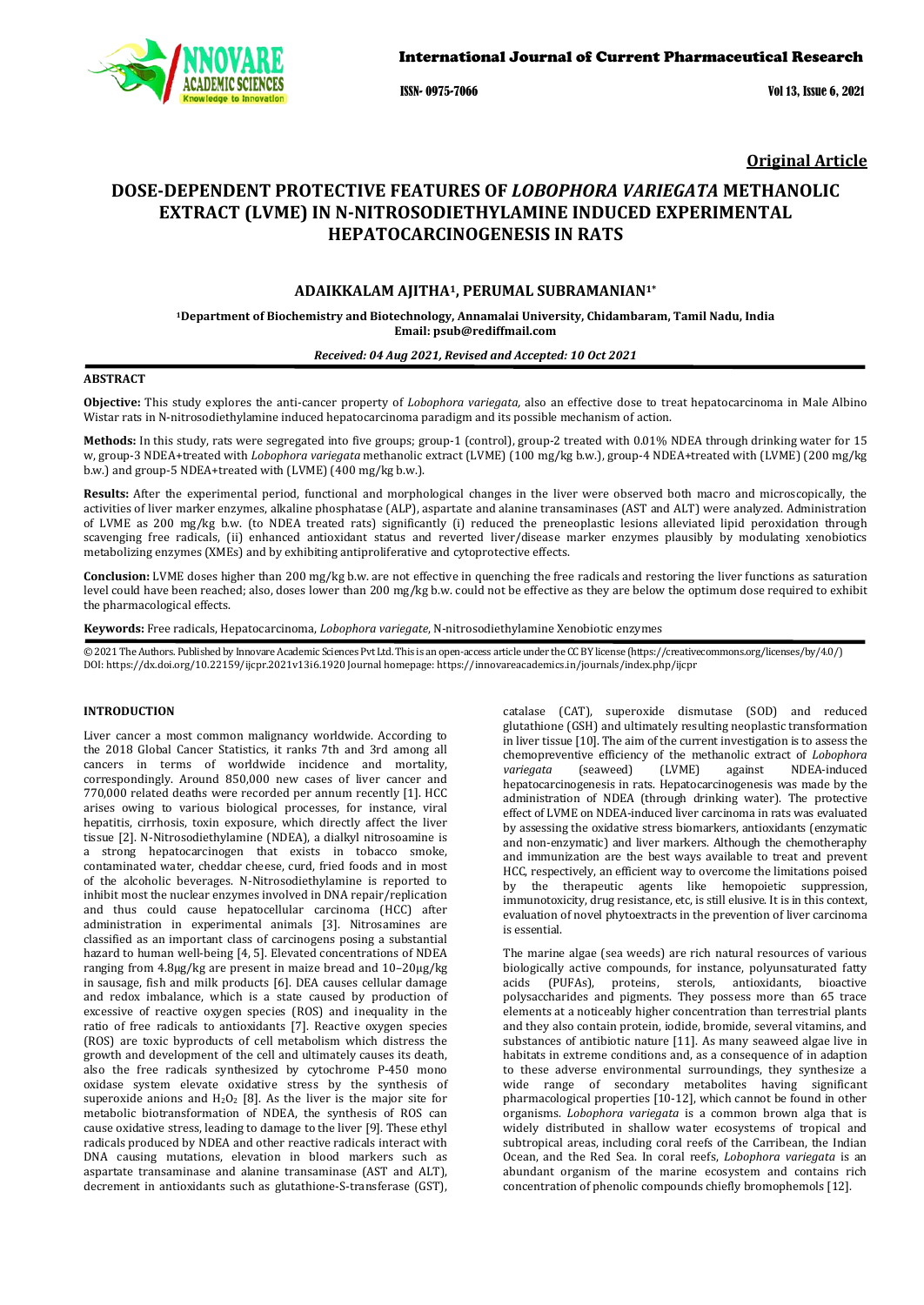Secondary metabolites like phlorotannis are produced by the polymerization o[f phloroglucinol](https://www.sciencedirect.com/topics/pharmacology-toxicology-and-pharmaceutical-science/phloroglucinol) and they are abundantly present in marine [brown algae,](https://www.sciencedirect.com/topics/pharmacology-toxicology-and-pharmaceutical-science/brown-alga) including *Lobophora variegata,* which are known to exhibit numerous biological activities such as, antidiabetic, anti-inflammatory, antimicrobial, antihypertensive and anti-inflammatory, antimicrobial, antihypertensive and radioprotective properties [11]. Bioactive peptides are synthesized as a consequence of enzymatic hydrolysis in seaweeds [13]. These bioactive peptides predominantly have antimicrobial, antioxidant and anticoagulant properties and in addition, they play a key role in the amelioration of several cardiovascular diseases [14].

Free radicals are highly reactive chemical species with one or more unpaired electrons. These comprise oxy-radicals oxygen free radicals and several forms of them. Collectively, they are called as reactive oxygen species (ROS). Owing to the existence of one or more unpaired electrons, these species are paramagnetic and they are extremely reactive [15]. Because of the lone pair of electrons, free radicals can accept electrons from atoms or molecules, this reaction is called oxidation and free radicals are known as oxidants. Free radicals are proficient to react with nearly all known molecules of the biological system in their vicinity. Free radicals could damage proteins, initiate the breakdown of DNA duplex and cause the peroxidation of numerous biological molecules. Hence, nearly all the key components of cells are prone to be damaged by free radicals.

The phytochemical constituents of *L. variegata*, such as phenolics, tannins, glycosides, saponins, terpenoids, anthraquinones, flavonoids, and alkaloids play a vital role against pathogens [12]. These compounds also have noteworthy potential as antioxidant, antitumor and anticoagulant properties due to their cytoprotective, anti-proliferative and other activities [16]. Brown algae or Phaeophyceae are the main sources of foucoxanthin since, the predominant pigment of brown seaweeds is fucoxanthin and gives the seaweeds brown colour. Fucoxanthin contains an allenic moiety and some other functional groups containing oxygen like epoxy, alcohol and ester. Further, carotenoids, polysaccharides, namely alginates, laminarins, fucans, and cellulose, are present. The bioactive substances of brown seaweeds stop the uncontrolled division of blood cells [12]. It is observed that phlorotannins such as fucodipholoroethol G and phlorofucofuroeckol A of phlorotannins are active against allergic pathway on basophilic leukaemia cell lines [10-12]. As almost no comprehensive investigations have been made previously, we aimed to investigate the protective and dosedependent influences of *L. variegata* (methanolic extract) (LVME) in NDEA-stimulated hepatocarcinogenesis in rats.

# **MATERIALS AND METHODS**

Adult male wistar rats (n=30; 120–140 g) obtained from Central Animal House, Rajah Muthiah Medical College, Annamalai University, Annamalainagar, India, were used in the present study in five groups. The animals were housed in plastic under light: dark cycle (12:12), 50-60% humidity and at 25-27 °C. They were provided with a standard pellet diet. The animals used in the present study were maintained as per the principles and guidelines of the Ethical Committee for Animal Care of Annamalai University in accordance with the Indian National Law on animal care and use. Ethical Proposal No: AU-IAEC/1204/4/18 dated 27-04-2018.

## **Preparation of** *Lobophora variegata* **methanolic extract (LVME)**

5 g of *Lobophora variegata* powdered seaweed was extracted overnight with 100 ml methanol at 32 °C and centrifuged at 2500 rpm for 15 min. The supernatant was collected in a container after filtering through a filter paper and the residue was re-extracted four times under the same conditions. The collected extract was frozen dried and was kept at 80 °C until further use. The dried extract was suspended in a required and minimum amount of water and used in the study.

## **Chemicals and experimental induction of hepatocarcinogenesis**

N-nitrosodiethylamine was procured from Sigma Chemical Co., St Louis, MO, USA. All other chemicals used in the study were of analytical grade. Hepatocellular carcinoma was induced in rats by treating with 0.01% NDEA through drinking water for 15 w [11]. *Lobophora variegata* methanolic extract (LVME) was administered at the doses100, 200, 400 mg/kg b.w. in distilled water weekly thrice orally for 15 w.

## **Experimental design**

In this investigation, a total of 30 rats will be used. The animals were randomized and divided into 6 groups of 5 animals each. Group 1 control, group 2-NDEA (0.01%), group3-NDEA+LVME (100 mg/kg b.w.), group 4-NDEA+LVME (200 mg/kg b.w.) and group 5- NDEA+LVME (400 mg/kg b.w.)

#### **Histopathological studies**

The liver samples were fixed for 48h in10% formalin, dehydrated in ethyl alcohol-water mixture, washed in xylene and embedded in paraffin. Liver sections (5–6 µm thick) were prepared, stained with hematoxylin and eosin dye (HandE) and mounted in a neutral DPX medium for microscopic examination.

#### **Biochemical investigations**

The assays of serum aspartate and alanine transaminases (AST and ALT) were performed by the method of Reitman and Frankel [17]. In liver tissue, levels of lipid peroxidation as evidenced by thiobarbituric acid reactive substances (TBARS) [18], and antioxidants (enzymatic as well as non-enzymatic), GSH [19] glutathione peroxidase (GPx) [20] and glutathione-S-transferase (GST) [21] were assayed.

#### **Statistical analysis**

All values were expressed as mean±SD. The statistical significance was evaluated by one-way of analysis of variance (ANOVA) using SPSS version 11.5 (SPSS, Cary, North Carolina, USA), and the individual comparison was done by Duncan's multiple range test (DMRT) and p value<0.05 is considered significant.

## **RESULTS**

#### **Body and liver weights and activities of liver/stress marker enzymes**

The liver and body weights of rats of all groups were shown (table 1).

| <b>Parameters with units</b> | Group 1<br>control             | Group 2<br><b>NDEA</b>      | Group 3 NDEA+LVME<br>(100 mg/kg b.w.) | Group 4 NDEA+LVME (200<br>mg/kg b.w. | <b>Group 5 NDEA+LVME</b><br>$(400 \,\mathrm{mg/kg} \,\mathrm{b.w.})$ |
|------------------------------|--------------------------------|-----------------------------|---------------------------------------|--------------------------------------|----------------------------------------------------------------------|
| Body weight final (g)        | $145 \pm 15.21$ <sup>a</sup>   | $125 \pm 10.33$ d           | $132 \pm 10.90$                       | $142 \pm 12.45$ <sup>a</sup>         | $137 \pm 15.07$ c                                                    |
| Liver weight $(g)$           | $3.82 \pm 0.82$ <sup>a</sup>   | $6.2 \pm 0.87$ <sup>b</sup> | $5.17 \pm 1.21$ c                     | $3.91 \pm 0.96$ <sup>a</sup>         | $4.1 \pm 1.06$                                                       |
| Relative liver weight (g)    | $2.71 \pm 0.07$ <sup>a</sup>   | $4.96 \pm 0.13$             | $3.9 \pm 0.13$ c                      | $2.74 \pm 0.11$ <sup>b</sup>         | $2.9 \pm 0.10^{\rm b}$                                               |
| AST (IU/I)                   | $53.12 \pm 2.96$ <sup>a</sup>  | $107.52 \pm 11.52$ c        | 64.37 $\pm$ 4.62 <sup>b</sup>         | $56.42 \pm 3.20$                     | $96.32 \pm 10.89$ <sup>a</sup>                                       |
| ALT (IU/I)                   | $27.42 \pm 2.22^a$             | $64.52 \pm 4.96$            | $43.20 \pm 3.89$ c                    | $29.81 \pm 3.72$ <sup>a</sup>        | $52.87 \pm 3.18$ c                                                   |
| ALP $(IU/I)$                 | $82.53 \pm 6.37$ <sup>a</sup>  | $171.27 \pm 13.36c$         | $158.52 \pm 12.06^b$                  | $85.79 \pm 5.81$                     | $110.92 \pm 10.01$ <sup>a</sup>                                      |
| LDH                          | $105.51 \pm 2.13$ <sup>a</sup> | $158.63 \pm 13.22$          | $150.19 \pm 11.85$ c                  | $110.19 \pm 11.82$ <sup>a</sup>      | $136.55 \pm 11.51$ <sup>c</sup>                                      |
| GGT                          | $0.65 \pm 0.02$ <sup>a</sup>   | $0.97 \pm 0.06$             | $0.87 \pm 0.06$ <sup>b</sup>          | $0.69 \pm 0.02$                      | $0.82 \pm 0.04$ <sup>a</sup>                                         |
| AFP                          | $7.95 \pm 0.14$ <sup>a</sup>   | $40.82 \pm 2.36c$           | 37.23±2.08 <sup>d</sup>               | $8.12 \pm 0.81$ <sup>a</sup>         | $35.95 \pm 1.04$ <sup>b</sup>                                        |

Values are means±SD from six rats in each group. Values not sharing a common superscript differ significantly at p<0.05 ANOVA followed by DMRT.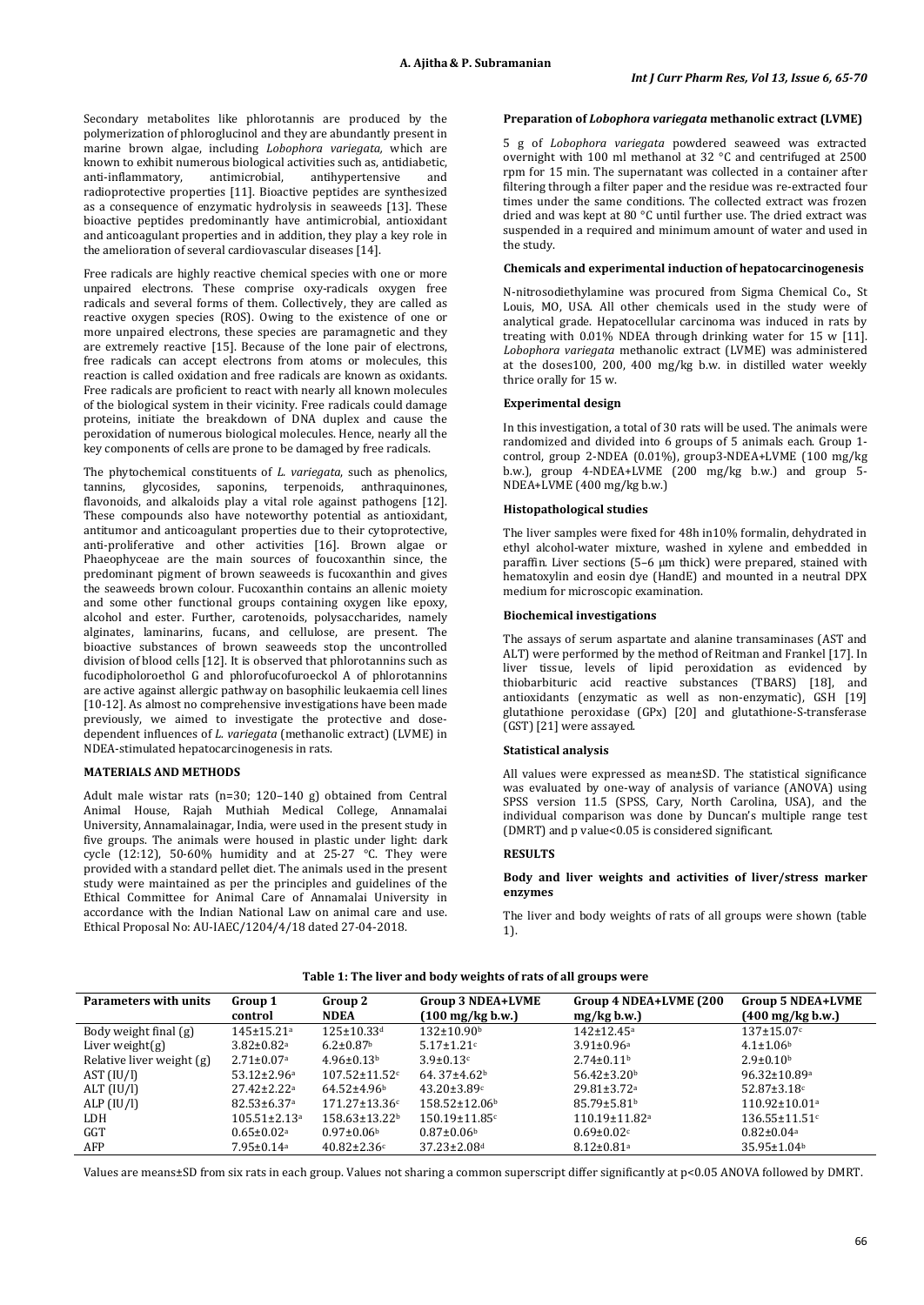The body weights were noticeably reduced in NDEA treated rats and NDEA+LVME (100 mg/kg b.w. and 400 mg/kg b.w.) as compared to controls. However, administration of LVME (200 mg/kg b.w.) to the group 4 rats was significantly decreased the relative liver weight as related to NDEA treated groups. NDEA-induced hepatocarcinogenesis caused atypical liver function in the experimental rats. Levels of serum liver-specific/disease marker enzymes such as AST, ALT, ALP, LDH, GGT and AFP were noticeably augmented (p<0.05) in NDEA treated animals as related to control animals. The treatment with

NDEA+LVME caused a decrement in ALT, ALP, LDH, GGT and AFP (p<0.05). In group 4, a tendency towards the normal level of enzymes has been observed (p>0.05) when compared to control. In groups 3 and 5 there is no noticeable difference in the activities of enzymes compared to group 1 (p>0.05).

#### **Histopathological modifications**

Liver morphology in control and LVME (at various doses) treated groups is shown (fig. 1).



**Fig. 1: A. Normal liver tissue morphology in control, B. NDEA only treated group showing HCC, C. NDEA+100 mg** *Lobophora variegata*  **methanolic extract (LVME), D. NDEA+200 mg of LVME showing improvement of HCC. E. NDEA+400 mg of LVME**



Fig. 2: Histopathological observation in the liver tissues of control rats and experimental rats. (A)Liver tissue from the normal group (control) showed hepatic lobules with normal architecture. (B) NDEA alone treated rats showed loss of architecture, mitotic, granular cytoplasm and neoplastic cells. (C) Liver tissue of the LVME (100 mg/ kg b.w.) treated rats showed loss of architecture, mitotic, granular cytoplasm and neoplastic cells. (D) A small number of neoplastically transformed cells and hepatocytes maintaining near normal architecture were observed in LVME (200 mg/ kg b.w.) treated rats. (E) LVME(400 mg/ kg b.w.) treated rats showed loss of architecture, mitotic, granular cytoplasm and neoplastic cells

The histological investigations (fig. 2) corroborate the results of serum liver/disease marker enzyme levels. Fig. 2A illustrates the normal cellular structure (group 1) and cytoplasm of hepatocytes displaying granulated cytoplasm, a central vein, small even-size nuclei and nucleoli. NDEA treatment (fig. 2B) caused the loss of normal architecture and the form of tumor cells which were smaller than normal cells and exhibit granular cytoplasm with large hyperchromatic nuclei, NDEA treated animals (group 3) were treated with LVME (100 mg/kg b.w.) displayed a failure of normal cellular architecture and a minor inclination to spread via intrahepatic veins, in hepatic as well as portal vessels (fig. 2C),

whereas NDEA with LVME (200 mg/kg b.w.) administered rats (group 4) exhibited hardly any neoplastically transformed cells, and their hepatic cells sustained a near-normal architecture (fig. 2D). NDEA treated animals administered with LVME (400 mg/kg b.w.) (group 5) exhibit a loss of usual cellular structures and a comparably decreased inclination to spread via intrahepatic veins in the portal as well as hepatic vessels (fig. 2E).

#### **Biochemical assays**

The modulations in the concentrations of lipid peroxidation products in all groups of rats are depicted (fig. 3A).



Fig. 3A: Changes in the levels of TBARS and lipid peroxidation in liver tissues of experimental rats, which are expressed in mmol per gram liver tissue. \* Significantly different from control had p-value less than 0.05, even though \*\*, \*\*\*, \*\*\*\* significantly different from NDEA only treated group, only \*\* group had the higher difference when compared among them, which had p-value less than 0.05 ANOVA followed by DMRT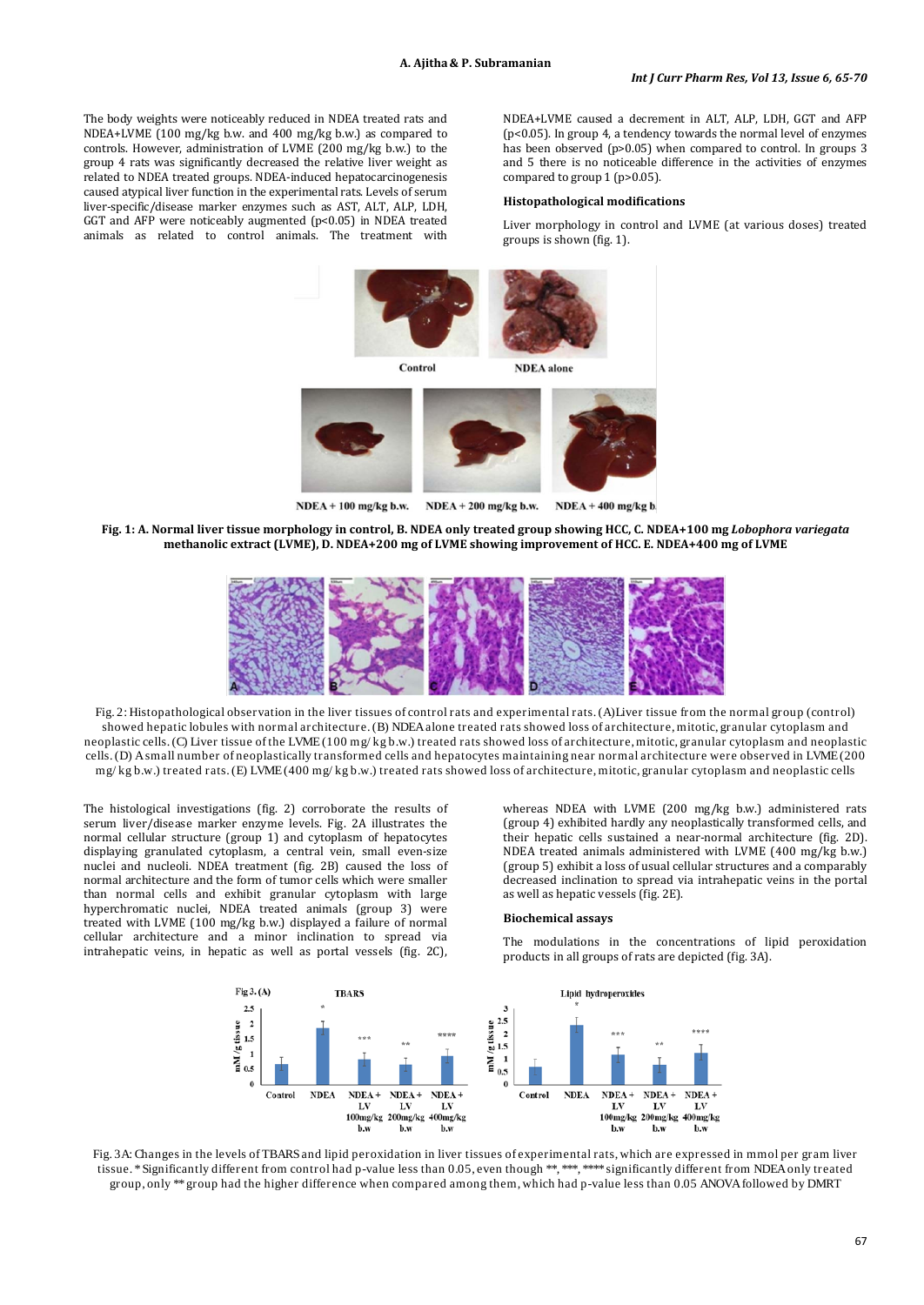In NDEA administered rats (group 2) the concentrations of TBARS and lipid hydroperoxides were noticeably elevated (p<0.05) as related to control rats. Administration of LVME (group 4) noticeably decreased (p<0.05) the levels of TBARS and lipid hydroperoxides compared to group 2 (NDEA only). The

LMVE has a differential effect on phase I (cytochrome P450), phase II detoxication enzymes (GST), the level of GST were noticeably reduced, while the level of cytochrome P450 was elevated in liver tumor-bearing animals as related with control rats (fig. 3B).



**Fig. 3B: Activities of Phase I and II xenobiotic enzymes in liver of experimental and control rats. Both Cyt p450 and GST enzymes \* group significantly different from their respective controls with a p value less than 0.05. Even though the groups \*\*, \*\*\*, \*\*\*\* varies significantly when compared with NDEA group for both cyt p450 and GST, but only \*\*\* exhibits the higher statistically significant reduction and increase with a p value less than 0.05 for both Cyt p450 and GST enzymes, respectively**



**Fig. 3C: Changes in the levels of enzymatic and non-enzymatic antioxidant status in experimental rats. Here in this experiment, both enzymatic and non-enzymatic parameters follow the similar pattern. The NDEA only group \* significantly varies from the control with a p value less than 0.05. Even though the groups \*\*, \*\*\*, \*\*\*\* differs significantly when compared with NDEA only group, group \*\*\* only shows the highest recovery of antioxidant status among them with a p value of less than 0.05 ANOVA followed by DMRT**

Treatment of NDEA administered animals with the LMVE has noticeably reduced phase I and increased phase II enzyme activities compared to group 2. A noticeable decrement (p<0.05) in the levels of enzymatic and non-enzymatic antioxidants in (group 2) rats was noticed. Treatment with LVME had noticeably increased (p<0.05) the levels of antioxidants (enzymatic and non-enzymatic) in the liver as compared to group 2 rats (fig. 3C).

# Units of enzymatic activity are defined as,

SOD, one unit of activity defined as the enzymatic reaction showing 50% inhibition of NBT reduction in one minute. Catalase, one unit defined as µmol of hydrogen peroxide consumed per minute. For Gpx, one unit is defined as µg of glutathione consumed per minute.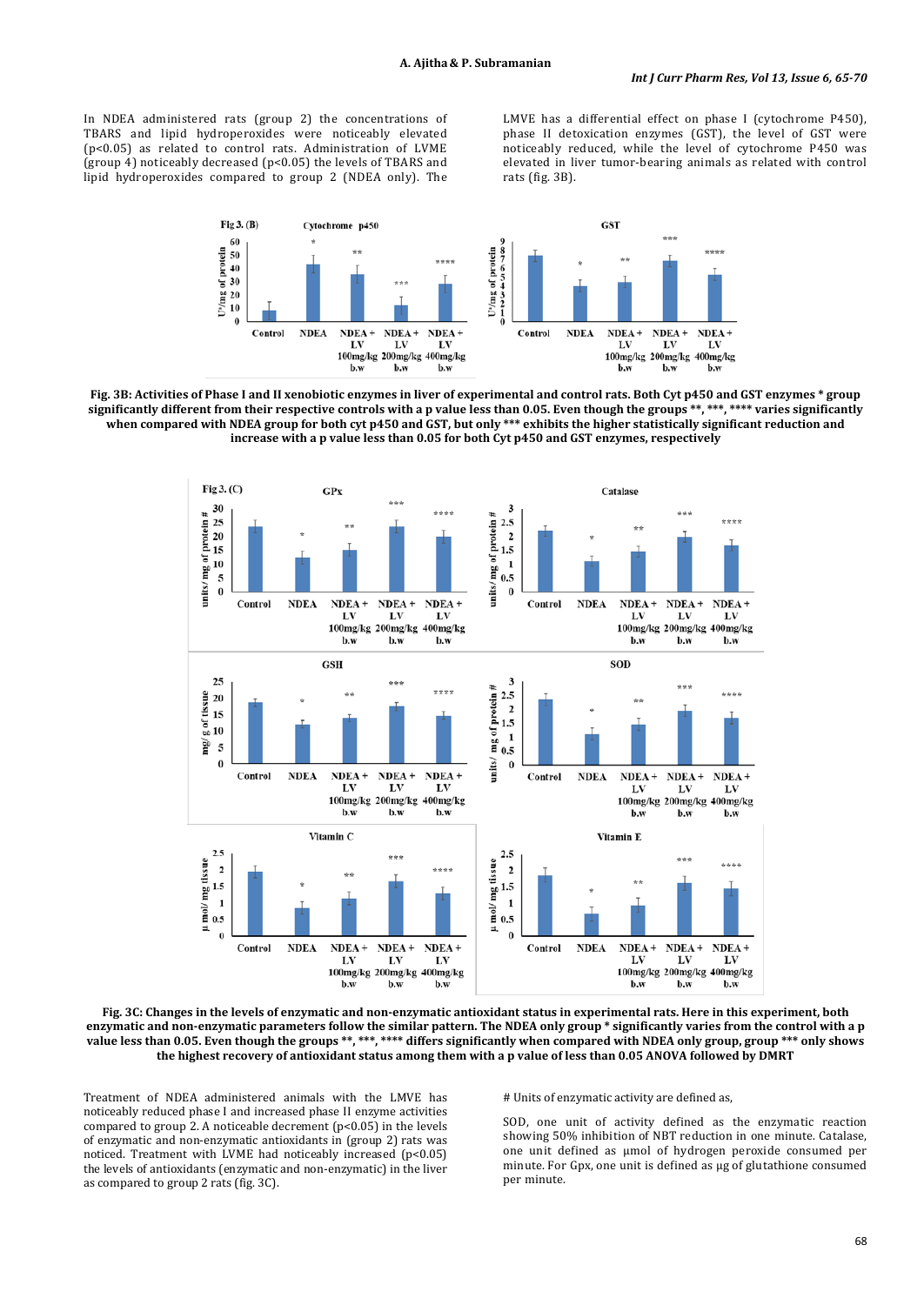# **DISCUSSION**

Histopathological findings in LVME treated rat liver were a nearnormal morphology with the absence of necrosis compared to the pattern with NDEA treatment alone. Our findings indicate that LVME in parenchymal cell regeneration in liver through histopathological studies, thus caring liver cell membrane and cell integrity by scavenging free radicals and promoting antioxidant status, thus diminishing enzyme leakage and hamper the progression of carcinogenesis. Numerous studies afford evidences that LVME could increase the liver/disease marker enzymes in serum during hepatotoxicity (induced by chemicals) by diminishing free radicals and lipid peroxidation and promoting antioxidants [22]. The present study suggested that LVME could protect the progression of liver cancer. In addition to the key antioxidant property, flavonoids present in *L. variegata* also exhibit several diverse biological properties that promote the health aspects in humans. These properties are, for example, antiulcer, anti-inflammatory, antiviral, antiulcer, anti-diabetic, anti-cancer, and cytoprotective, etc. [23].

There are many studies on the flavonolic contents of seaweeds [24]. Some investigations documented those seaweeds are rich source of catechins and other flavonoids. Flavonoids such as rutin, quercitin and hesperidin, among others, were detected in species of Rhodophyta, Chlorophyta and Phaeophyceae [25] and diverse bioactive phytochemicals have been identified, for instance, hesperidin, kaempferol, catechin and quercetin [26] including in *L. variegata*.

The impact of LVME on modulation on xenobiotic-metabolizing enzymes is obvious from our observation. It also increases the antioxidant status and decreases the deleterious lipid peroxidation due to NDEA ethyl radical metabolites by decreasing toxic products like malondialdehyde (MDA). The abovementioned factors play a significant role in reacting with cellular targets like DNA, thus persuading mutagenicity and carcinogenicity. The reduced activities of antioxidants (enzymatic and non-enzymatic) in NDEA–triggered hepatocellular carcinoma could be owing to over-utilization of the antioxidants to scavenge the lipid peroxidation products which ultimately leading to the distraction of antioxidant defense mechanism in hepatic tissue. Our observations corroborate the results of other studies [27].

Generally, the liver damage induced by NDEA reflects the instability of liver cell metabolism and membrane instability, subsequently leading to distinctive changes in the serum enzyme activities. Upon liver injury, liver marker enzymes (AST, ALT, and ALP) enter into the circulatory system due to the altered permeability of the membrane [28]. It correlates with our results, which showed increased activities of the enzymes in the serum of HCC induced animals. Serum LDH, a cytoplasmic marker enzyme and GGT, a membrane-bound enzyme are other well-known indicators of liver damage during various physiological and pathological conditions such as hepatocarcinogenesis [29]. The increased activities of AST, ALT, ALP and LDH observed in the present study are indicators for NDEA-induced liver damage and HCC.

Treatment with LVME inhibited NDEA induced hepatocarcinogenesis, as revealed by the diminished activities of AST, ALT, ALP and LDH. Our findings further indicate that LVME aids in parenchymal cell regeneration in liver, thus defending liver cell and membrane integrity by scavenging free radicals and promoting antioxidant status, thereby diminishing enzyme leakage and inhibit the process of carcinogenesis. Several studies provide evidence that seaweed extracts could reduce the liver marker enzymes in serum during chemically-induced hepatotoxicity by constraining free radicals and lipid peroxidation and promoting antioxidant status [30].

The LVME administration has improved the brought down the deleterious impact of NDEA-induced hepatic carcinoma by restoring the oxidant-antioxidant status also modulating the xenobiotic metabolizing enzymes, also diminishing the hepatic marker enzymes, and our observations corroborate the results of other chemoprotective agents [31]. The active ethyl radical components like *O*6-ethyldeoxyguanosine and *O*4 and *O*6-ethyldeoxythymidine produced by the bio transforming activity of cytochrome p450 on

NDEA is responsible for the carcinogenesis [32]. These active ethyl radical metabolites of NDEA produced by cytochrome p450could be detoxified by enzymes like GST, leading to increased cytochrome p450 and decreased GST levels as we have reported in our study. Our results provide evidences that the administration of LVME has significant role in the modulation of phase I enzyme cytochrome p450 and phase II enzyme GST by decreasing and increasing them, respectively, in the prevention of NDEA-triggered hepatocarcinogenesis. This finding is also attributing the fact that compounds of nature are good chemoprotective agents with high efficiency [33].

LVME inhibits lipid peroxidation and synthesis of free radicals by promoting antioxidant status as observed by the augmented levels of SOD, catalase and GPx and non-enzymatic antioxidants, such as vitamin E and C, and GSH. LVME was reported to possess rich levels of flavonoids, alkaloids, phenolics, tannins, glycosides, saponins, terpenoids, anthraquinones etc [34] and natural phytochemicals are found to have significant antioxidant properties as cited by various sources. Our results suggest that the modulation of the subtle balance between oxidant and antioxidants by numerous natural phytochemicals in LVME is a rational approach to prevent tumour progression. Antioxidant activities of LVME have also demonstrated in cadmium-induced liver toxicity and MNNG-induced gastric carcinogens [35].

Treatment with LVME efficiently repressed the NDEA-initiated hepatocarcinomas and its preneoplastic lesions by normalizing xenobiotic-metabolizing enzymes (XMEs) and weakened lipid peroxidation through scavenging of free radicals and promoting antioxidant status and normalizing liver/disease marker enzymes and this could be an effective step in the prevention of hepatocellular carcinoma in Wistar rats. Further investigations are in progress in our lab to elucidate the chemopreventive influences of LVME on molecular mechanisms such as apoptosis, cell proliferation, metastasis, invasion and angiogenesis during NDEA-stimulated hepatocellular HCC. Among the three doses of LVME selected in the present study, 200 mg/kg b.w. was found to be the most effective dose. The higher dose of LVME could not be effective since, a saturation point might have been reached in quenching the free radicals or other beneficial effects and the dose lower than 200 mg/kg b.w. could not also be effective as they are below the optimum dose required to exhibit the above-mentioned pharmacological effects.

# **ACKNOWLEDGEMENT**

Funding was sanctioned by the Institute, Department of Biochemistry and Biotechnology, Faculty of Science, Annamalai University, Chidambaram, Tamil Nadu, India.

# **FUNDING**

Nil

#### **AUTHORS CONTRIBUTIONS**

All the authors have contributed equally.

# **CONFLICT OF INTERESTS**

Declares none

# **REFERENCES**

- 1. Bray F, Ferlay J, Soerjomataram I, Siegel RL, Torre LA, Jemal A. Global cancer statistics 2018: GLOBOCAN estimates of incidence and mortality worldwide for 36 cancers in 185 countries. CA Cancer J Clin. 2018;68(6):394-424. doi: [10.3322/caac.21492,](https://doi.org/10.3322/caac.21492) PMI[D 30207593.](https://www.ncbi.nlm.nih.gov/pubmed/30207593)
- 2. Ding J, Wang H. Multiple interactive factors in hepatocarcinogenesis. Cancer Lett. 2014;346(1):17-23. doi: [10.1016/j.canlet.2013.12.024,](https://doi.org/10.1016/j.canlet.2013.12.024) PMI[D 24374016.](https://www.ncbi.nlm.nih.gov/pubmed/24374016)
- 3. Balamurugan K, Karthikeyan J. Evaluation of luteolin in the prevention of N-nitrosodiethylamine-induced hepatocellular carcinoma using animal model system. Indian J Clin Biochem. 2012;27(2):157-63. doi: [10.1007/s12291-011-0166-7,](https://doi.org/10.1007/s12291-011-0166-7) PMID [23543260.](https://www.ncbi.nlm.nih.gov/pubmed/23543260)
- Aiub CAF, Pinto LF, Felzenszwalb I. N-nitrosodiethylamine<br>mutagenicity at low concentrations. Toxicol Lett. mutagenicity at low concentrations. Toxicol